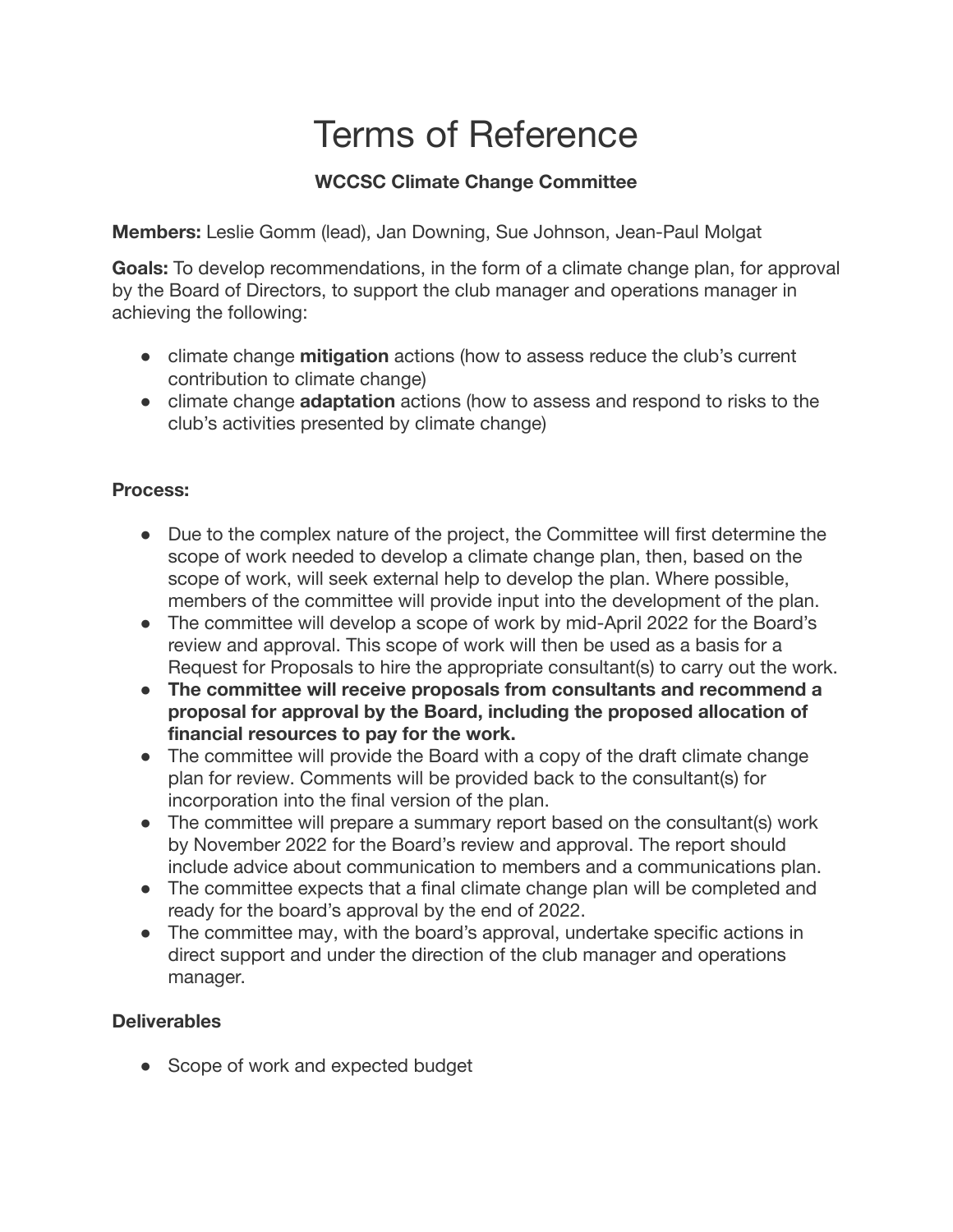● Climate change plan

#### **Scope/Jurisdiction**

- The committee may undertake research, contact outside organizations or resources, meet with club managers and other staff to seek their views, recruit new committee members or advisors, prepare written recommendations for the board, seek expressions of interest from service providers and seek proposals for contractual services.
- The committee may not assign tasks or direct managers or staff, make commitments in respect of contracts for goods or services or communicate publicly about its activities and recommendations without the Board's prior approval.

#### **Guidance from the Board / Lead Group**

● Guidance so far is as listed in the Goals section above.

#### **Resources and Budget**

- The development of a Climate Change Plan for the WCCSC is a big undertaking and is well outside the ability of a volunteer Board and its very busy operational staff. External consulting resources will be required to develop the plan on behalf of the committee.
- No financial resources have been assigned to the committee for the development of the scope of work.
- During the development of the scope of work, the committee expects to meet with staff at the beginning to receive input on the desired objectives of the work and desired level of involvement with the consultants. Input will then be sought from staff once a first draft of the scope of work has been developed.
- Once the Requests for Proposals have been submitted and a successful consultant(s) have been received, the committee will seek approval from the Board for a defined amount of money, based on the accepted proposal(s).
- During the development of the climate change plan, the committee will update the Board at monthly Board meetings. Staff involvement will vary, depending on the phase of plan development.
- Throughout the development of the scope of work and climate change plan, the Committee will liaise with the staff as required.